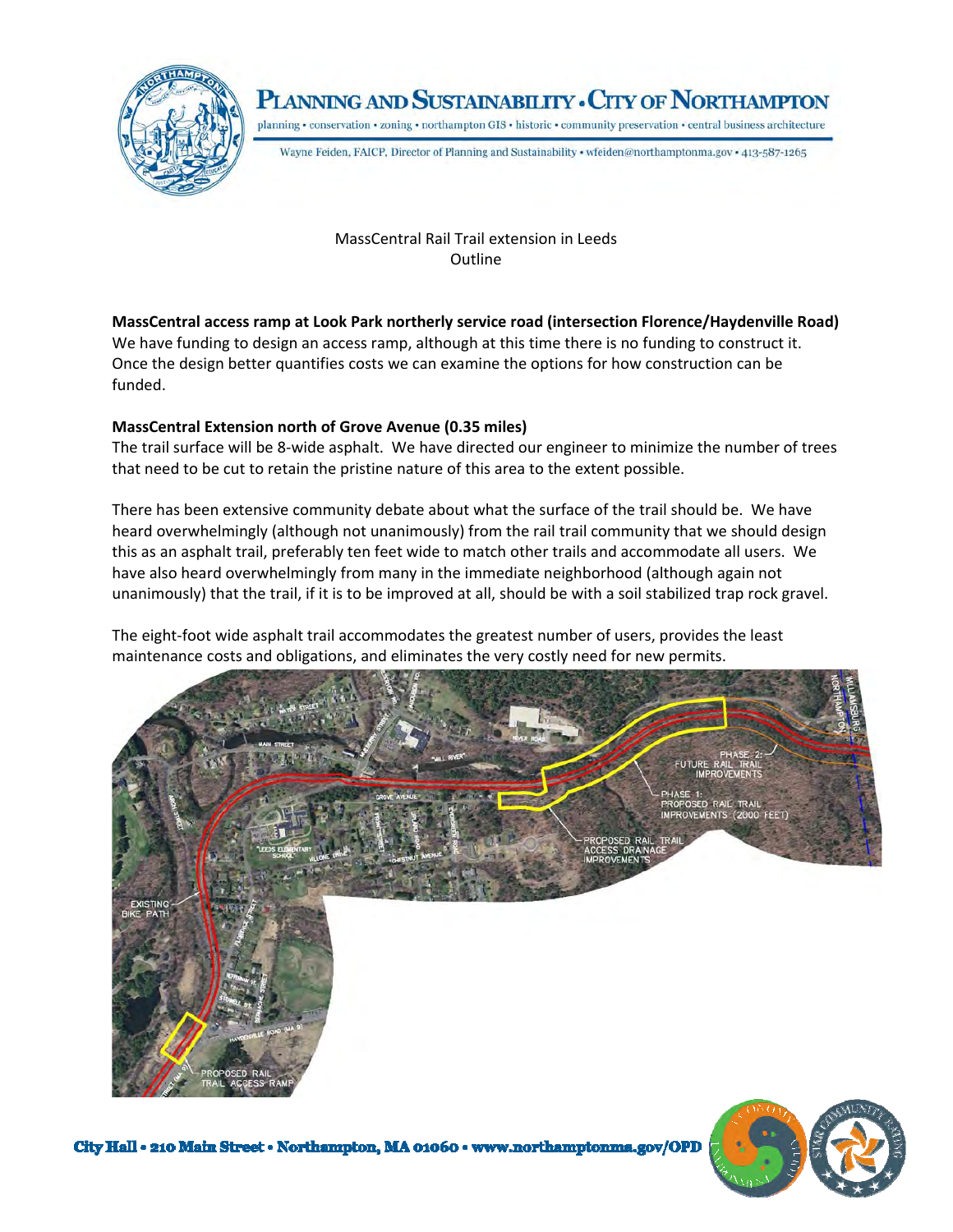| <b>MassCentral Rail Trail Leeds Extension: Surface Options</b> |  |
|----------------------------------------------------------------|--|
|----------------------------------------------------------------|--|

| <b>Selected option</b> | . Unanimous recommendation city's Bicycle and Pedestrian Committee                          |  |  |  |  |  |
|------------------------|---------------------------------------------------------------------------------------------|--|--|--|--|--|
|                        | • Recommended by Planning and Sustainability, DPW, and rail trail users                     |  |  |  |  |  |
| 8' wide asphalt        | • Standard for state's Norwottuck Rail Trail until it was widened in 2014                   |  |  |  |  |  |
|                        | • Allows widest range of users and accommodates expected use patterns                       |  |  |  |  |  |
|                        | • Minimal amount of tree cutting and impacts                                                |  |  |  |  |  |
|                        | . Tree cutting can focus on those with shallow roots                                        |  |  |  |  |  |
|                        | • Does not require any new permitting                                                       |  |  |  |  |  |
|                        | • Lowest maintenance needs and costs                                                        |  |  |  |  |  |
|                        | • Least likely surface to cause tripping and easiest for accessibility                      |  |  |  |  |  |
|                        | • Capital costs covered by grants and funds already on hand                                 |  |  |  |  |  |
|                        | Considered by not selected: ProTerra Design, the project engineer, assessed the costs. All  |  |  |  |  |  |
|                        | construction options can be covered by existing grants but maintenance issues are critical. |  |  |  |  |  |
| 10' asphalt            | · Bicycle users prefer, City standard, MassDOT standard                                     |  |  |  |  |  |
|                        | • Too many trees would be cut, changing the nature of the experience                        |  |  |  |  |  |
| 6' asphalt plus 3'     | • Compromise for all users and separates uses, but no user group endorsed                   |  |  |  |  |  |
| permeable pavers       | • Most expensive and would require new permits                                              |  |  |  |  |  |
| 6' asphalt plus 3'     | • Compromise for all users, but no user group endorsed                                      |  |  |  |  |  |
| soil stabilized trap   | • Higher maintenance costs                                                                  |  |  |  |  |  |
| rock gravel            | . Would require new permits                                                                 |  |  |  |  |  |
| 8' or 10' soil         | • Recommended at neighborhood public meeting by majority of attendees and                   |  |  |  |  |  |
| stabilized trap rock   | by Leeds Mill River Greenway group                                                          |  |  |  |  |  |
| gravel                 | • Most natural appearance                                                                   |  |  |  |  |  |
|                        | • Least number of user types accommodated                                                   |  |  |  |  |  |
|                        | • Higher maintenance costs, needs and challenges                                            |  |  |  |  |  |
|                        |                                                                                             |  |  |  |  |  |



10' WIDE ASPHALT



8' WIDE ASPHALT



6' WIDE ASPHALT WITH 3' WIDE PAVERS



6' WIDE ASPHALT WITH 3' WIDE TRAP ROCK GRAVEL



10' WIDE TRAP ROCK GRAVEL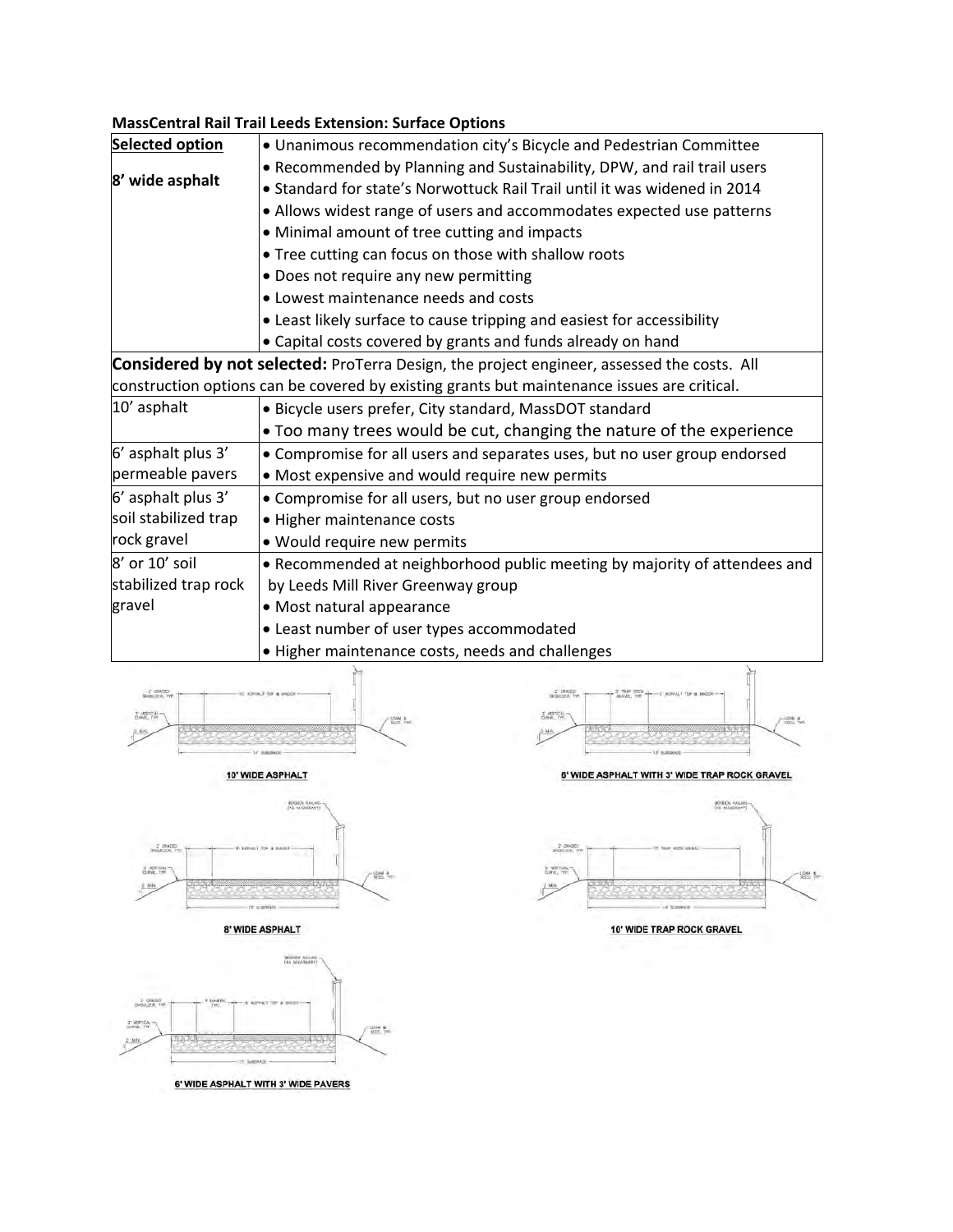

November 3, 2014

Wayne Feiden Director of Planning and Sustainability City of Northampton 210 Main Street, Room 11 Northampton, MA 01060

## **RE: Present Day Surface Cost Analysis MassCentral Rail Trail Extension Leeds, MA**

Mr. Feiden:

ProTerra Design Group, LLC (ProTerra) has completed a comparative cost estimate for various surfaces considered for the proposed MassCentral Rail Trail bike path in Leeds located on land owned in fee by the City of Northampton (City.) The following surfaces were considered:

- 8' wide asphalt
- 6' wide asphalt with 3' wide trap rock gravel (TRG)
- 8' wide trap rock gravel
- 10' wide trap rock gravel

Construction items were developed using the *Standard Specification for Highways and Bridges (English Edition)* prepared by Massachusetts Department of Transportation (MassDOT) Highway Division dated 1988 with Supplemental Specifications dated June 15, 2012. Cost estimates were computed using weighted mean bid prices for the October 2013 to 2014 time period as provided on the MassDOT website. Prices for Division 2 were used when available.

Maintenance and reconstruction intervals noted herein are estimates and may increase or decrease depending on environmental conditions and volume of use. These estimates were made based upon observed maintenance intervals and service lives of similar facilities, most notably the Norwottuck Rail Trail. The intent of the estimates was to allow the City to compare the relative costs of the surfaces. Additional costs common to each option such as mobilization/demobilization, drainage structures, traffic control devices, permitting, guardrails, bridge work, etc are not included. These additional costs are non-trivial and may greatly increase the final costs of the project but lie outside the scope of this document.

The construction capital costs of the surfaces included trimming of surrounding foliage, final grading, placement of aggregate base, placement of loam shoulder, placement of path surface(s), and seeding of exposed soil. The cost noted is a lump-sum present-day cost per 100 linear feet of trail.

The greater bike path structure was assumed to have an infinite life cycle provided the wearing surface is maintained and replaced regularly. Maintenance operations are intended to extend the service life of the surface and ensure the trail can be safely utilized by the users. Each surface option was assumed to require maintenance every second year. Asphalt surfaces may require patching, crack filling, and sweeping. TRG surfaces will require fine grading and supplementary TRG to fill ruts and maintain positive drainage. Costs were calculated per 100 linear feet of trail and divided by the maintenance interval of two years to obtain a yearly equivalent cost in present-day dollars.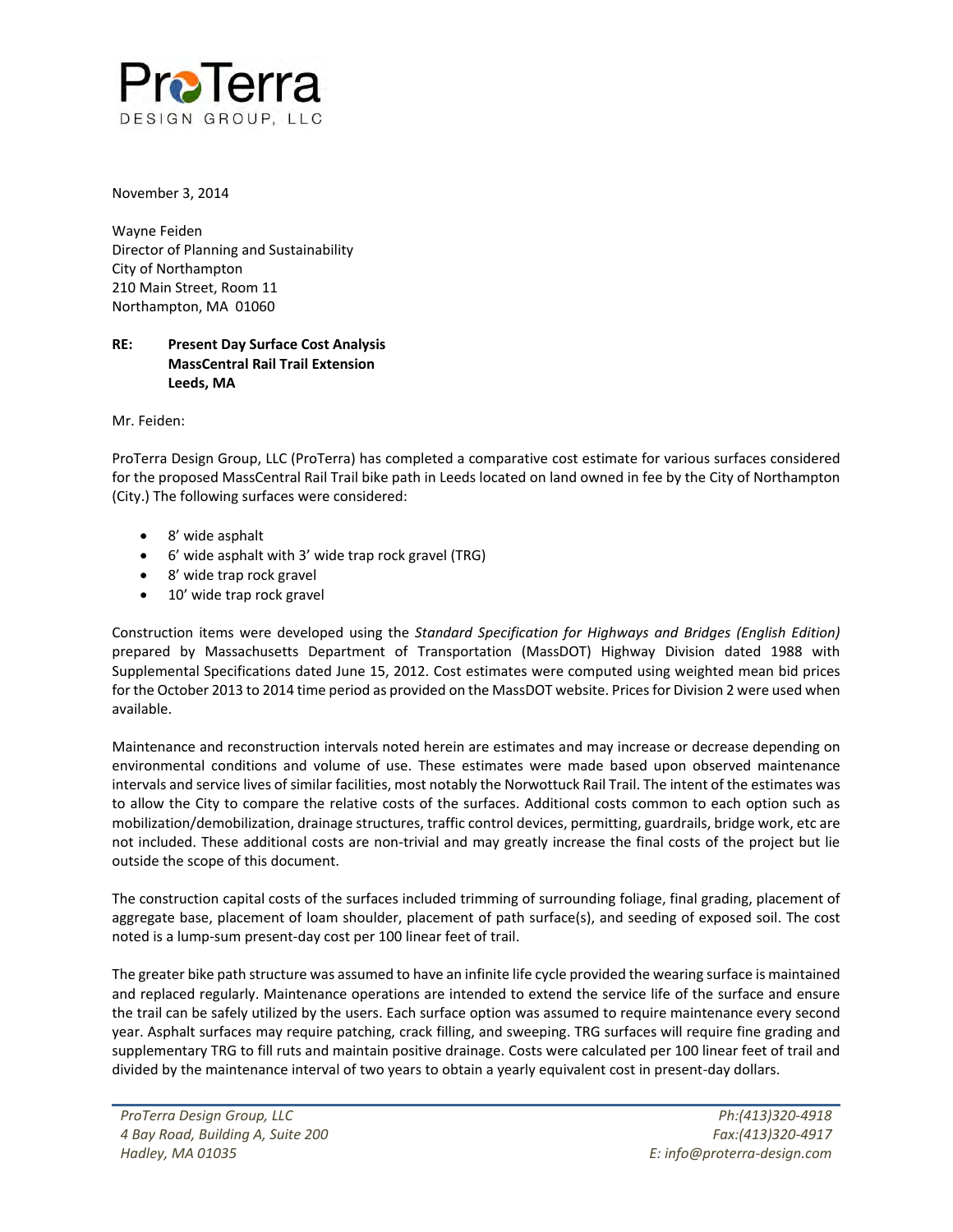Both asphalt and TRG surfaces were assumed to require reconstruction after a service life of twelve years. Reconstruction of the asphalt surfaces includes milling and replacement of the wear course. Reconstruction of the TRG surfaces includes removal and replacement of the stone surface with compacted gravel. Costs were calculated per 100 linear feet of trail and divided by the reconstruction interval of twelve years to obtain a yearly equivalent cost in present-day dollars.

A detailed and itemized listing of work items and costs for construction, maintenance, and reconstruction activities is attached. The following table summarizes the costs calculated thereon:

|                                                                                        | 8' Asphalt | 6' Asphalt &<br>3' TRG | 8' TRG  | <b>10' TRG</b> |
|----------------------------------------------------------------------------------------|------------|------------------------|---------|----------------|
| <b>Construction Estimate</b><br>Present-day per 100 LF of trail                        | \$5,152    | \$5,176                | \$4,110 | \$4,679        |
| <b>Maintenance Estimate</b><br>Yearly present-day equivalent<br>per 100 LF of trail    | \$94       | \$123                  | \$161   | \$201          |
| <b>Reconstruction Estimate</b><br>Yearly present-day equivalent<br>per 100 LF of trail | \$274      | \$233                  | \$73    | \$91           |

As is depicted in the preceding table, TRG options have lower construction costs compared to asphalt allowing for a wider path for an equal budget over an equal length. TRG surfaces require more expensive maintenance operations but also comparatively lower reconstruction costs.

In addition to the monetary advantages and drawbacks stated above, each surface has serviceability advantages and drawbacks which cannot be easily enumerated with a dollar value. The surface chosen will influence the type of user utilizing the trail. A smooth, uniform surface like asphalt may attract a wider range of users including highperformance road bicycles, inline skaters, families with young children, the elderly, and the disabled which may not be able to use a TRG surface. A TRG surface may be more attractive to walkers and hikers who prefer a softer surface and the increased peace-of-mind which comes with slower wheeled-vehicle speeds. Local residents may prefer TRG surfaces which required slower wheeled-vehicle speeds.

Both surfaces may be used equally in the winter months by cross-country skiers and snowshoers or plowed to allow for year-round walkers and wheeled vehicles although plowing of asphalt surfaces may be quicker, cheaper, and less destructive to the surface than TRG. A mixed-use trail incorporating asphalt and TRG surfaces may be utilized by all users stated previously but would suffer from a transition between hard and soft surfaces. In winter months, the asphalt surface of a mixed-use trail may be plowed allowing for utilization by winter and year-round users.

Asphalt surfaces may be safer in dry conditions due to increased slip resistance compared to TRG. In colder months, asphalt may become relatively less safe due to icing of the smooth surface. As with roadways, asphalt trail surfaces may be made safer by sanding or salting.

TRG surfaces may be less disruptive to the surrounding environment. TRG may aesthetically blend with the wooded alignment of the trail compared to asphalt.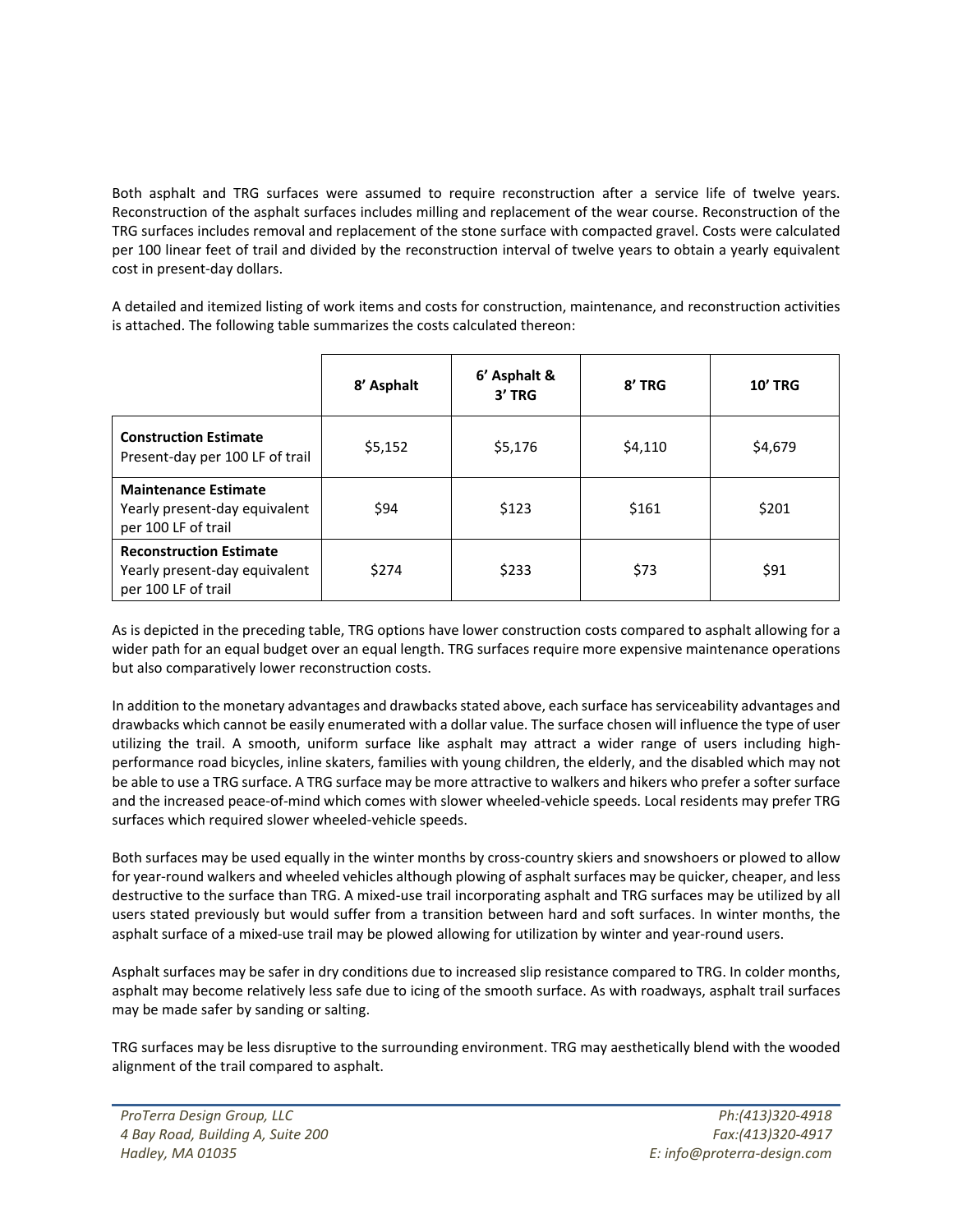The existing permits were issued for a ten foot wide asphalt surface. A change in surface may require revised permitting. Identification of vernal pools, protected wildlife habitats, and stricter environmental regulations may complicate paving in the future if this option is not chosen.

ProTerra is available to conduct further cost estimates and answer any engineering-related questions the City may have while deciding on a surface option.

Sincerely, ProTerra Dęsign Group, LLC

Jesse Moreno, PE Managing Partner

Enclosure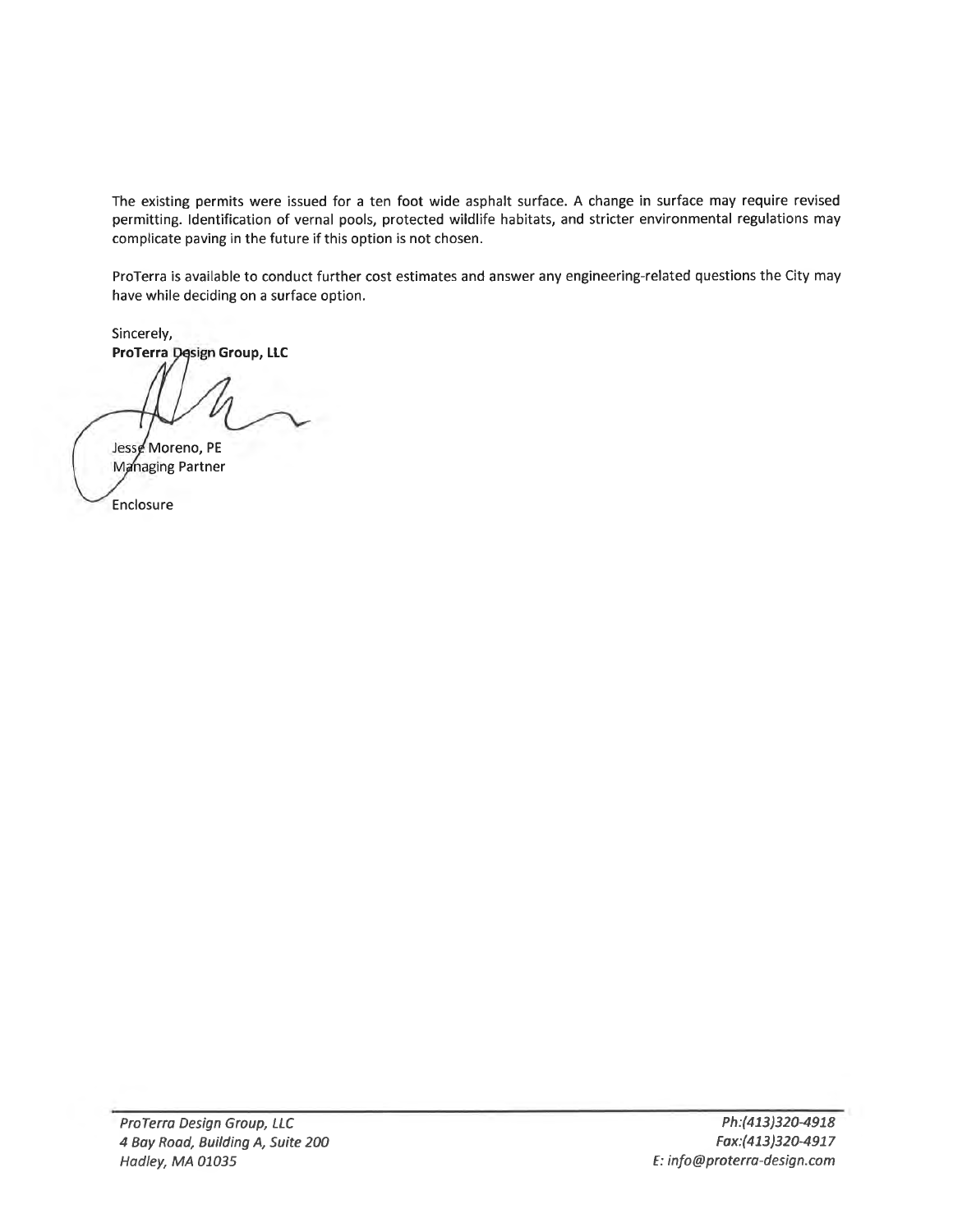| <b>Item Description</b>                                     | <b>MassDOT</b><br>Item# | <b>Mean Bid</b> | <b>Units</b> | 8' Wide Asphalt | Trap<br>6' Wide Asphalt<br>with 3' Wide<br>Rock Gravel | Wide Trap<br>Rock Gravel | 10' Wide Trap<br>Rock Gravel |
|-------------------------------------------------------------|-------------------------|-----------------|--------------|-----------------|--------------------------------------------------------|--------------------------|------------------------------|
| Clearing and Grubbing (3' outside trail)                    | 101                     | \$18,688.36     | Acres        | 0.04            | 0.04                                                   | $\bar{\infty}$<br>0.04   | 0.05                         |
| <b>Fine Grading and Compacting</b>                          | 170                     | \$2.39          | Sq. Yards    | 133.33          | 144.44                                                 | 133.33                   | 155.56                       |
| Gravel Borrow (Sub-base)                                    | 151                     | \$31.92         | Cu. Yards    | 50.00           | 54.17                                                  | 50.00                    | 58.33                        |
| Hot Mix Asphalt (Base Course)                               | 460                     | \$85.00         | Ton          | 10.00           | 7.50                                                   |                          |                              |
| Hot Mix Asphalt (Wear Course)                               | 460                     | \$85.00         | Ton          | 10.00           | 7.50                                                   |                          |                              |
| Crushed Stone (Surface)                                     | 156                     | \$39.47         | Ton          |                 | 6.25                                                   | 16.67                    | 20.83                        |
| Loam Borrow (Shoulder)                                      | 751                     | \$46.20         | Cu. Yards    | 5.93            | 5.93                                                   | 5.93                     | 5.93                         |
| Seeding                                                     | 765                     | \$1.30          | Sq. Yards    | 377.78          | 377.78                                                 | 377.78                   | 377.78                       |
|                                                             |                         |                 |              |                 |                                                        |                          |                              |
| <b>CONSTRUCTION TOTALS (Per 100 LF of Trail)</b>            |                         |                 |              | \$5,152         | \$5,176                                                | \$4,110                  | \$4,679                      |
|                                                             |                         |                 |              |                 |                                                        |                          |                              |
| Hot Applied Rubberized Asphaltic Crack Filler (2 Years)     | 482.17                  | \$125.00        | Gallon       | 0.75            | 0.50                                                   |                          |                              |
| Fine Grading and Compacting (2 Years)                       | 170                     | \$2.39          | Sq. Yards    |                 | 16.67                                                  | 44.44                    | 55.56                        |
| 1" Crushed Stone (2 Years)                                  | 156                     | \$39.47         | Ton          |                 | 0.52                                                   | 1.39                     | 1.74                         |
| MAINTENANCE TOTALS (Yearly Present-Day Equivalent Per       |                         |                 |              |                 |                                                        |                          |                              |
| 100 LF of Trail)                                            |                         |                 |              | \$94            | \$123                                                  | \$161                    | \$201                        |
|                                                             |                         |                 |              |                 |                                                        |                          |                              |
| Bit. Conc. Excavation by Cold Planer (12 years)             | 129                     | \$18.32         | Sq. Yards    | 11.11           | 8.33                                                   |                          |                              |
| Hot Mix Asphalt (12 years)                                  | 460                     | \$85.00         | Ton          | 0.83            | 0.63                                                   |                          |                              |
| Fine Grading and Compacting (12 Years)                      | 170                     | \$2.39          | Sq. Yards    |                 | 2.78                                                   | 7.41                     | 9.26                         |
| 6" Crushed Stone (12 Years)                                 | 156                     | \$39.47         | Ton          |                 | 0.52                                                   | 1.39                     | 1.74                         |
|                                                             |                         |                 |              |                 |                                                        |                          |                              |
| <b>RECONSTRUCTION TOTALS (Yearly Present-Day Equivalent</b> |                         |                 |              |                 |                                                        |                          |                              |
| Per 100 LF of Trail)                                        |                         |                 |              | \$274           | \$233                                                  | \$73                     | \$91                         |